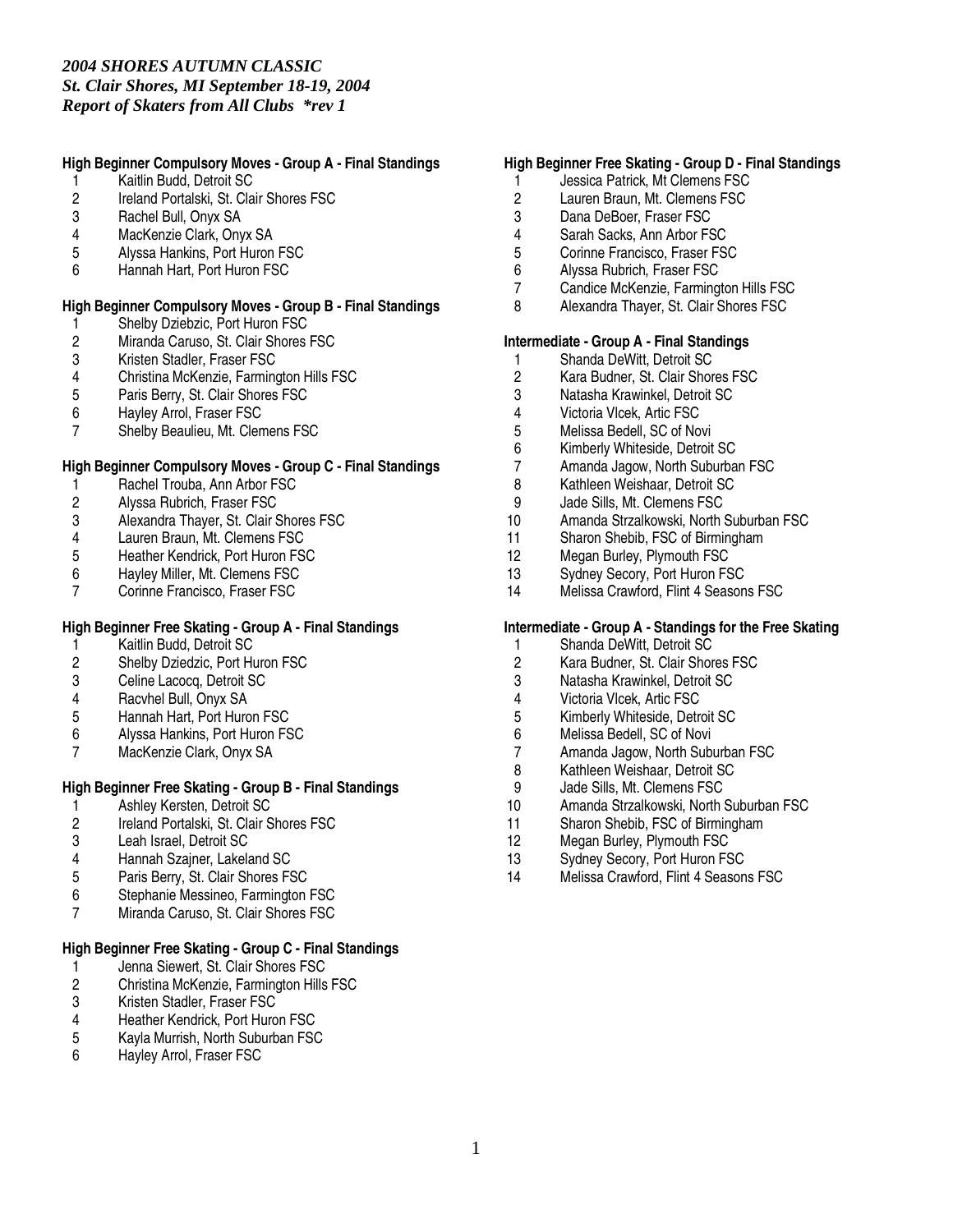### **Intermediate - Group A - Standings for the Short Program**

- 1 Shanda DeWitt, Detroit SC<br>2 Victoria Vlcek, Artic FSC
- 2 Victoria Vlcek, Artic FSC<br>3 Natasha Krawinkel. Detro
- 3 Natasha Krawinkel, Detroit SC
- 4 Melissa Bedell, SC of Novi
- 5 Kara Budner, St. Clair Shores FSC<br>6 Amanda Jagow. North Suburban F.
- 6 Amanda Jagow, North Suburban FSC
- 7 Kimberly Whiteside, Detroit SC
- 8 Jade Sills, Mt. Clemens FSC<br>9 Kathleen Weishaar. Detroit S
- 9 Kathleen Weishaar, Detroit SC<br>10 Amanda Strzalkowski, North Su
- Amanda Strzalkowski, North Suburban FSC
- 11 Sydney Secory, Port Huron FSC<br>12 Megan Burley, Plymouth FSC
- 12 Megan Burley, Plymouth FSC<br>13 Sharon Shebib. FSC of Birmin
- 13 Sharon Shebib, FSC of Birmingham<br>14 Jacqueline Boltik, Strongsville SC
- Jacqueline Boltik, Strongsville SC
- 15 Melissa Crawford, Flint 4 Seasons FSC

## **Intermediate - Group B - Final Standings**

- 1 Regan Alsup, Detroit SC
- 2 Anna Cobb, Flint 4 Seasons FSC
- 3 Kelly Whiteside, St. Clair Shores FSC
- 4 Tara Stacey, Arctic FSC<br>5 Lauren King, Detroit SC
- 
- 5 Lauren King, Detroit SC<br>6 Chelsea Miller, SC of No
- 6 Chelsea Miller, SC of Novi<br>7 Nicole Bauer, Ann Arbor FS
- 7 Nicole Bauer, Ann Arbor FSC<br>8 Stephany Morgan, Port Huron
- 8 Stephany Morgan, Port Huron FSC<br>9 Andrea Ulloa. Strongsville SC
- 9 Andrea Ulloa, Strongsville SC<br>10 Alvssa Neph. Lakeland SC Alyssa Neph, Lakeland SC
- 11 Elle Wilkinson, FSC of Birmingham
- 12 Courtney Canada, Westland FSC
- 13 Lesley Jacobowitz, Detroit SC

## **Intermediate - Group B - Standings for the Free Skating**

- 1 Regan Alsup, Detroit SC<br>2 Anna Cobb, Flint 4 Seaso
- 
- 2 Anna Cobb, Flint 4 Seasons FSC<br>3 Kelly Whiteside, St. Clair Shores F 3 Kelly Whiteside, St. Clair Shores FSC<br>4 Tara Stacev. Arctic FSC
- 4 Tara Stacey, Arctic FSC<br>5 Lauren King. Detroit SC
- Lauren King, Detroit SC
- 6 Chelsea Miller, SC of Novi
- 
- 7 Nicole Bauer, Ann Arbor FSC<br>8 Stephany Morgan, Port Huron Stephany Morgan, Port Huron FSC
- 9 Alyssa Neph, Lakeland SC
- 
- 10 Andrea Ulloa, Strongsville SC<br>11 Elle Wilkinson. FSC of Birming 11 Elle Wilkinson, FSC of Birmingham<br>12 Courtney Canada, Westland FSC
- Courtney Canada, Westland FSC
- 13 Lesley Jacobowitz, Detroit SC

### **Intermediate - Group B - Standings for the Short Program**

- 1 Regan Alsup, Detroit SC
- 2 Anna Cobb, Flint 4 Seasons FSC<br>3 Kelly Whiteside. St. Clair Shores I
- Kelly Whiteside, St. Clair Shores FSC
- 4 Tara Stacey, Arctic FSC
- 5 Lauren King, Detroit SC<br>6 Chelsea Miller. SC of No
- Chelsea Miller, SC of Novi
- 7 Stephany Morgan, Port Huron FSC
- 8 Nicole Bauer, Ann Arbor FSC
- 9 Andrea Ulloa, Strongsville SC<br>10 Elle Wilkinson, FSC of Birming
- Elle Wilkinson, FSC of Birmingham
- 11 Courtney Canada, Westland FSC
- 12 Alyssa Neph, Lakeland SC<br>13 Leslev Jacobowitz, Detroit
- Lesley Jacobowitz, Detroit SC

### **Intermediate - Group C - Final Standings**

- 1 Mikenzie Frost, Detroit SC<br>2 Baileigh Heisler, St. Clair S
- 2 Baileigh Heisler, St. Clair Shores FSC<br>3 Brittany Fullgrapp, Port Huron FSC
- Brittany Fullgrapp, Port Huron FSC
- 
- 4 Claire Smyth, Lakeland SC<br>5 Hannah Hoy, Strongsville S 5 Hannah Hoy, Strongsville SC
- 
- 6 Kaitlin McCormick, Detroit SC
- 7 Kristen VanLacken, Onyx SA<br>8 Sarah Kuliian. Ann Arbor FSC Sarah Kuljian, Ann Arbor FSC
- 9 Jenna Bouwens, Onyx SA
- 10 Victoria Masny, Strongsville SC
- 11 Samantha Scott, Onyx SA

## **Intermediate - Group C - Standings for the Free Skating**

- 1 Mikenzie Frost, Detroit SC
- 2 Baileigh Heisler, St. Clair Shores FSC
- 3 Brittany Fullgrapp, Port Huron FSC
- 4 Claire Smyth, Lakeland SC<br>5 Hannah Hov. Strongsville S
- 5 Hannah Hoy, Strongsville SC<br>6 Kaitlin McCormick, Detroit SC
- 6 Kaitlin McCormick, Detroit SC
- 7 Kristen VanLacken, Onyx SA<br>8 Jenna Bouwens. Onvx SA
- 8 Jenna Bouwens, Onyx SA<br>9 Sarah Kuliian. Ann Arbor F
- Sarah Kulijan, Ann Arbor FSC
- 10 Samantha Scott, Onyx SA
- 11 Victoria Masny, Strongsville SC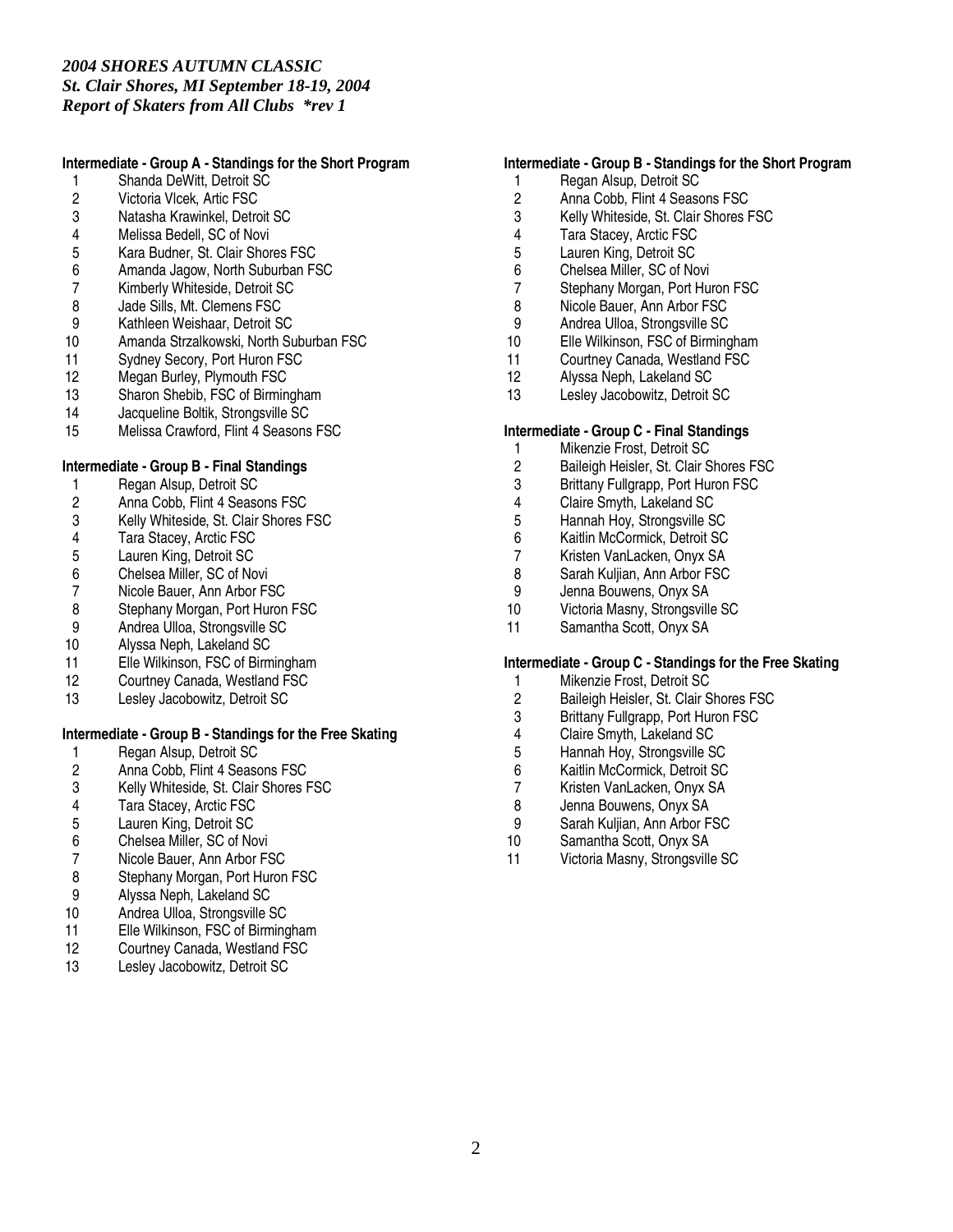## **Intermediate - Group C - Standings for the Short Program**

- 1 Mikenzie Frost, Detroit SC<br>2 Baileigh Heisler, St. Clair S
- 2 Baileigh Heisler, St. Clair Shores FSC<br>3 Brittany Fullgrapp. Port Huron FSC
- Brittany Fullgrapp, Port Huron FSC
- 4 Claire Smyth, Lakeland SC
- 5 Hannah Hoy, Strongsville SC<br>6 Victoria Masny, Strongsville S
- 6 Victoria Masny, Strongsville SC
- 7 Sarah Kuljian, Ann Arbor FSC
- 
- 8 Kristen VanLacken, Onyx SA<br>9 Kaitlin McCormick. Detroit SC
- 9 Kaitlin McCormick, Detroit SC<br>10 Olivia Gentile, Lakeland SC 10 Olivia Gentile, Lakeland SC
- 11 Jenna Bouwens, Onyx SA
- 12 Addie Chabon, Ann Arbor FSc<br>13 Samantha Scott Onyx SA
- Samantha Scott, Onyx SA

## **Intermediate Ladies Final - Final Standings**

- 1 Shanda DeWitt, Detroit SC<br>2 Regan Alsup, Detroit SC
- 2 Regan Alsup, Detroit SC<br>3 Mikenzie Frost, Detroit S0
- 3 Mikenzie Frost, Detroit SC
- 4 Anna Cobb, Flint 4 Seasons FSC
- 5 Natasha Krawinkel, Detroit SC
- 6 Baileigh Heisler, St. Clair Shores FSC
- 7 Claire Smyth, Lakeland SC<br>8 Brittany Fullgrapp, Port Hurg
- 8 Brittany Fullgrapp, Port Huron FSC
- 9 Kara Budner, St. Clair Shores FSC
- 10 Victoria Vlcek, Artic FSC
- 11 Tara Stacey, Artic FSC<br>12 Kelly Whiteside, St. Cla
- Kelly Whiteside, St. Clair Shores FSC

## **Intermediate Men - Final Standings**

- 1 Mike Huber, SA of Plymouth
- 2 Daniel Palmeri, Port Huron FSC
- 3 Victor Travis, Pavilion SC
- 
- 4 Justin Brachat, SC of Novi<br>5 Tyler Fleming, Genesee F9 5 Tyler Fleming, Genesee FSC
- 6 Mark Zellefrow, Chiller FSC

## **Intermediate Men - Standings for the Free Skating**

- 1 Mike Huber, SA of Plymouth<br>2 Daniel Palmeri. Port Huron F
- 2 Daniel Palmeri, Port Huron FSC<br>3 Victor Travis, Pavilion SC
- **Victor Travis, Pavilion SC**
- 4 Justin Brachat, SC of Novi
- 5 Tyler Fleming, Genesee FSC<br>6 Mark Zellefrow Chiller FSC
- Mark Zellefrow, Chiller FSC

# **Intermediate Men - Standings for the Short Program**

- 1 Daniel Palmeri, Port Huron FSC<br>2 Mike Huber, SA of Plymouth
- Mike Huber, SA of Plymouth
- 3 Victor Travis, Pavilion SC
- 4 Justin Brachat, SC of Novi<br>5 Tyler Fleming. Genesee FS
- 5 Tyler Fleming, Genesee FSC
- 6 Mark Zellefrow, Chiller FSC

## **Intermediate Solo Dance - Final Standings**

- 1 Abigail Wallace, St. Clair Shores FSC
- 2 Rachel Hackett, St. Clair Shores FSC<br>3 Sarah Hoerner. St. Clair Shores FSC
- Sarah Hoerner, St. Clair Shores FSC
- 4 Stephanie Vasi, St. Clair Shores FSC

## **Intermediate Solo Dance - Standings for the First Dance**

- 1 Abigail Wallace, St. Clair Shores FSC
- 2 Rachel Hackett, St. Clair Shores FSC
- 3 Sarah Hoerner, St. Clair Shores FSC<br>4 Stephanie Vasi. St. Clair Shores FSC
- Stephanie Vasi, St. Clair Shores FSC

#### **Intermediate Solo Dance - Standings for the First Final Round Dance**

- 1 Abigail Wallace, St. Clair Shores FSC
- 2 Rachel Hackett, St. Clair Shores FSC<br>3 Sarah Hoerner, St. Clair Shores FSC
- 3 Sarah Hoerner, St. Clair Shores FSC<br>4 Stephanie Vasi St. Clair Shores FSC
- Stephanie Vasi, St. Clair Shores FSC

### **Intermediate Spins - Final Standings**

- 1 Morgan DeVuono, Fraser FSC<br>2 Laura Van Revendam. St. Clair
- Laura Van Reyendam, St. Clair Shores FSC

## **Junior Ladies - Final Standings**

- 1 Abigail Legg, Indiana Wld SA<br>2 Amanda Adelson. Detroit SC
- 2 Amanda Adelson, Detroit SC<br>3 Therese LoRusso. Ice Box FS
- 3 Therese LoRusso, Ice Box FSC<br>4 Ashlee Castro. Flint 4 Seasons I
- 4 Ashlee Castro, Flint 4 Seasons FSC
- 5 Kacey Gentile, West Shore FSC
- 6 Brittany Karlon, St. Clair Shores FSC
- 7 Tracey Alperin, Strongsville SC
- 8 Nicole Tyrna, Ann Arbor FSC
- 9 Ashley Hamlin, Southwest MI SC

### **Junior Ladies - Standings for the Free Skating**

- 1 Abigail Legg, Indiana/Wld SA<br>2 Amanda Adelson. Detroit SC
- 2 Amanda Adelson, Detroit SC<br>3 Therese LoRusso, Ice Box FS
- Therese LoRusso, Ice Box FSC
- 4 Ashlee Castro, Flint 4 Seasons FSC
- 5 Kacey Gentile, West Shore FSC
- 6 Brittany Karlon, St. Clair Shores FSC
- 7 Tracey Alperin, Strongsville SC
- 8 Nicole Tyrna, Ann Arbor FSC<br>9 Ashley Hamlin Southwest MI
- 9 Ashley Hamlin, Southwest MI SC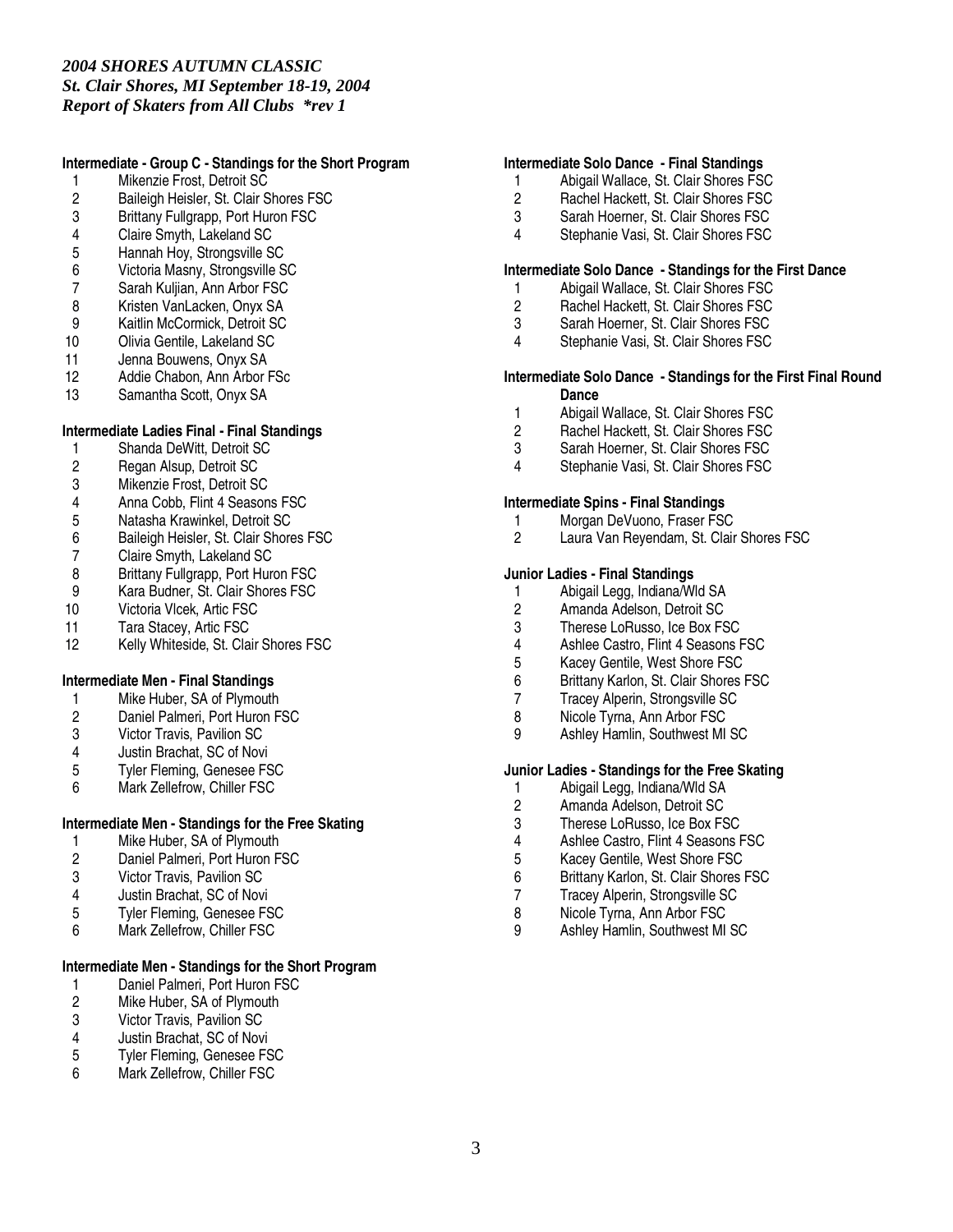## **Junior Ladies - Standings for the Short Program**

- 1 Therese LoRusso, Ice Box FSC
- 2 Amanda Adelson, Detroit SC<br>3 Abigail Legg. Indiana/Wld SA
- 3 Abigail Legg, Indiana/Wld SA
- 4 Ashlee Castro, Flint 4 Seasons FSC
- 5 Kacey Gentile, West Shore FSC
- Brittany Karlon, St. Clair Shores FSC
- 7 Ashley Hamlin, Southwest MI SC
- 8 Nicole Tyrna, Ann Arbor FSC
- 9 Tracey Alperin, Strongsville SC

#### **Junior Men - Final Standings**

- 1 RJ Westfall, Onyx SA<br>2 Ken Workings, Onyx S
- Ken Workings, Onyx SA

### **Junior Men - Standings for the Free Skating**

- 1 RJ Westfall, Onyx SA<br>2 Ken Workings, Onyx S
- Ken Workings, Onyx SA

### **Junior Men - Standings for the Short Program**

- 1 Ken Workings, Onyx SA<br>2 RJ Westfall. Onvx SA
- RJ Westfall, Onyx SA

## **Junior Solo Dance - Final Standings**

- 1 Courtney Burham, Detroit SC<br>2 Kayleah Crosby, Arctic FSC
- 2 Kayleah Crosby, Arctic FSC<br>3 Rebecca Shav. Ann Arbor FS
- 3 Rebecca Shay, Ann Arbor FSC<br>4 Eric Field. St. Clair Shores FSC
- 4 Eric Field, St. Clair Shores FSC
- 5 Jessica Redmon, N. Kentucky SC

## **Junior Solo Dance - Standings for the First Dance**

- 1 Courtney Burham, Detroit SC<br>2 Rebecca Shay, Ann Arbor FS
- 2 Rebecca Shay, Ann Arbor FSC<br>3 Kavleah Crosby, Arctic FSC
- 3 Kayleah Crosby, Arctic FSC<br>4 Eric Field, St. Clair Shores F
- 4 Eric Field, St. Clair Shores FSC<br>5 Jessica Redmon. N. Kentucky S
- 5 Jessica Redmon, N. Kentucky SC

## **Junior Solo Dance - Standings for the First Final Round Dance**

- 1 Kayleah Crosby, Arctic FSC<br>2 Courtney Burham, Detroit SC
- 2 Courtney Burham, Detroit SC
- Rebecca Shay, Ann Arbor FSC
- 4 Eric Field, St. Clair Shores FSC
- 5 Jessica Redmon, N. Kentucky SC

## **Juvenile Boys Free Skating - Final Standings**

- 1 William Crawford, Flint 4 Seasons FSC<br>2 Troy Tomasello, Strongsville FSC
- 2 Troy Tomasello, Strongsville FSC<br>3 Spenser Feller, Detroit SC
- 3 Spenser Feller, Detroit SC
- 4 Dylan DeWitt, Lansing SC
- 5 James Emmelhainz, Strongsville SC

#### **Juvenile Boys Short Program - Final Standings**

- 1 Troy Tomasello, Strongsville FSC<br>2 William Crawford Flint 4 Seasons
- William Crawford, Flint 4 Seasons FSC

## **Juvenile Free Skating - Group A - Final Standings**

- 1 Alyssa Albers, Arctic FSC
- 2 Kasey Thompson, Lansing FSC<br>3 Danielle Kwiatkowski, St. Clair S
- Danielle Kwiatkowski, St. Clair Shores FSC
- 4 Jacqueline Stoner, Onyx SA
- 5 Kelly Carnahan, Individual Member<br>6 Carolina Mallov. Flint 4 Seasons FS
- Carolina Malloy, Flint 4 Seasons FSC
- 7 McKensey Hedberg, Onxy SA
- 8 Erika Krol, Onyx SA
- 9 Heather Garey, St. Clair shores FSC
- 10 Kristina Likhanskaya, North Suburban FSC

#### **Juvenile Free Skating - Group B - Final Standings**

- 1 Rachel West, Detroit SC<br>2 Lexi DeNio. Lakeland SC
- Lexi DeNio, Lakeland SC
- 3 Sarah Cifaldi, Garden City FSC<br>4 Chelsea Christopher, Strongsvil
- 4 Chelsea Christopher, Strongsville SC<br>5 Kelsie Neal, Strongsville SC
- 5 Kelsie Neal, Strongsville SC
- 6 Natalie Krupa, St. Clair Shores FSC
- 7 Chelsea Fullgrapp, Port Huron FSC
- 8 Brianna Black, Port Huron FSC
- 9 Ali Purves, Strongsville SC<br>10 Harmony Risca. Detroit SC
- Harmony Risca, Detroit SC

#### **Juvenile Free Skating - Group C - Final Standings**

- 1 Alice Lee, Detroit SC<br>2 Catherine Lepkowski.
- 2 Catherine Lepkowski, Lakeland SC<br>3 Emily Laughlin, Bowling Green FSC
- Emily Laughlin, Bowling Green FSC
- 4 Alyssa Skinner, Onyx SA<br>5 Sophie Lecoca, Detroit SO
- 5 Sophie Lecocq, Detroit SC
- 6 Megan Smith, St. Clair Shores FSC
- 7 Katie White, Detroit SC
- 8 Madison Stalker, St. Clair Shores FSC<br>9 Lara Willmarth St. Clair Shores FSC
- Lara Willmarth, St. Clair Shores FSC
- 10 Cara Borkowski, Strongsville SC

## **Juvenile Girls Final - Final Standings**

- 1 Alice Lee, Detroit SC
- 2 Alyssa Albers, Artic FSC
- 3 Kasey Thompson, Lansing FSC
- 4 Rachel West, Detroit SC
- 5 Chelsea Christopher, Strongsville SC
- 6 Catherine Lepkowski, Lakeland SC<br>7 Avlssa Skinner. Onvx SA
- Aylssa Skinner, Onyx SA
- 8 Jacqueline Stoner, Onyx SA
- 9 Sarah Cifaldi, Garden City FSC<br>10 Danielle Kwiatkowski St Clair S
- Danielle Kwiatkowski, St. Clair Shores FSC
- 11 Lexi DeNio, Lakeland SC
- 12 Emily Laughlin, Bowling Green FSC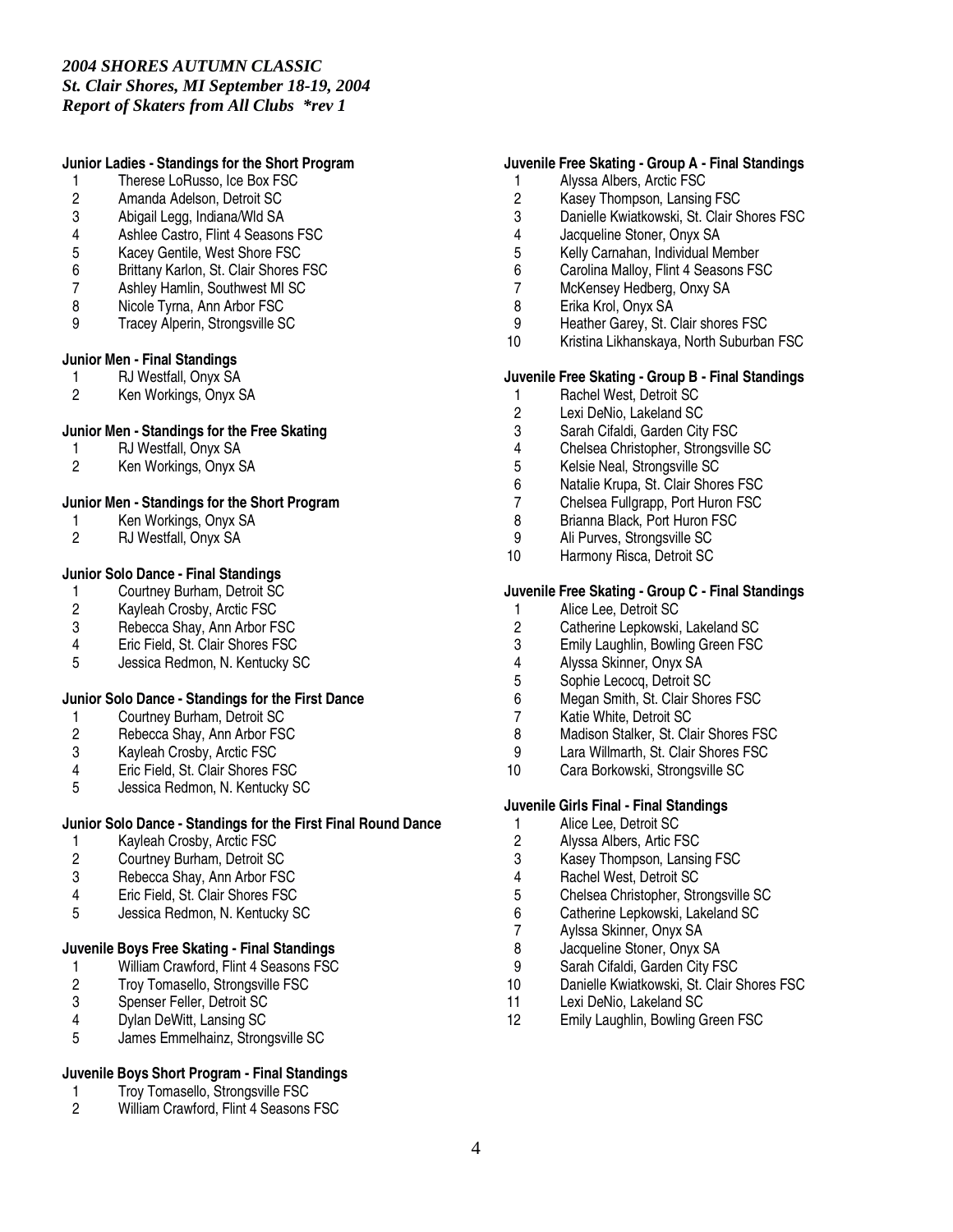## **Juvenile Short Program - Group A - Final Standings**

- 1 Lexi DeNio, Lakeland SC
- 2 Rachel West, Detroit SC<br>3 Kelly Carnahan, Individua
- Kelly Carnahan, Individual Member
- 4 Sarah Cifaldi, Garden City FSC
- 5 Sophie Lecocq, Detroit SC<br>6 Erika Lee Krol. Onvx SA
- 6 Erika Lee Krol, Onyx SA
- 7 Heather Garey, St. Clair Shores FSC
- 8 Jessica Schilkey, Port Huron FSC<br>9 Madison Stalker. St. Clair Shores F
- 9 Madison Stalker, St. Clair Shores FSC<br>10 Jaylyn Kelly, Lansing SC
- Jaylyn Kelly, Lansing SC
- 11 Natalie Krupa, St. Clair Shores FSC<br>12 Chelsea Naumann. St. Clair Shores
- 12 Chelsea Naumann, St. Clair Shores FSC<br>13 Chelsea Fullgrapp. Port Huron
- 
- 13 Chelsea Fullgrapp, Port Huron<br>14 Cara Borkowski. Strongsville St Cara Borkowski, Strongsville SC

## **Juvenile Short Program - Group B - Final Standings**

- 1 Danielle Kwiatkowski, St. Clair Shores FSC
- 2 Kelsie Neal, Strongsville SC
- 3 Colleen Clancy, Kalamazoo FSC
- 4 Lara Willmarth, St. Clair Shores FSC
- 5 Katie White, Detroit SC<br>6 Veronica Hochstein, St.
- 6 Veronica Hochstein, St. Clair Shores FSC
- 7 Rachel Cole, Detroit SC<br>8 Brianna Black, Port Huro
- Brianna Black, Port Huron FSC
- 9 Kyra Hauck, Onyx SA<br>10 Kristina Likhanskava. I
- Kristina Likhanskaya, North Suburban FSC
- 11 Harmony Risca, Detroit SC

## **Juvenile Solo Dance - Final Standings**

- 1 Tessa Hedges, St. Clair Shores FSC
- 2 Gina D'Andrea, St. Clair Shores FSC
- 3 Kayla Morawski, St. Clair Shores FSC

# **Juvenile Solo Dance - Standings for the First Dance**

- 1 Tessa Hedges, St. Clair Shores FSC<br>2 Gina D'Andrea. St. Clair Shores FSC
- 2 Gina D'Andrea, St. Clair Shores FSC<br>3 Kavla Morawski, St. Clair Shores FSC
- Kayla Morawski, St. Clair Shores FSC

## **Juvenile Solo Dance - Standings for the First Final Round Dance**

- 1 Tessa Hedges, St. Clair Shores FSC
- 2 Gina D'Andrea, St. Clair Shores FSC<br>3 Kavla Morawski, St. Clair Shores FSC
- Kayla Morawski, St. Clair Shores FSC

## **Low Beginner Compulsory Moves - Group A - Final Standings**

- 1 Lauren Dumas, North Suburban FSC<br>2 Jordan Thayer, Mt. Clemens FSC
- 2 Jordan Thayer, Mt. Clemens FSC
- 3 Michaelene Haddad, St. Clair Shores FSC<br>4 Elizabeth Colombo. Mt. Clemens FSC
- 4 Elizabeth Colombo, Mt. Clemens FSC<br>5 Carlie Thueme. Port Huron FSC
- 5 Carlie Thueme, Port Huron FSC
- 6 Morgan Mayernik, St. Clair Shores FSC
- 7 Kellen Cansfield, Port Huron FSC

## **Low Beginner Compulsory Moves - Group B - Final Standings**

- 1 Samantha Borowiak, St. Clair Shores FSC
- 2 Allie Stephenson, Flint 4 Seasons FSC<br>3 Emily Falk. Port Huron FSC
- Emily Falk, Port Huron FSC
- 4 Heather Baines, St. Clair Shores FSC
- 5 Elizabeth Buchanan, Farmington Hills FSC
- 6 Dominique Linville, St. Clair Shores FSC
- 7 Veronica Heitz, Port Huron FSC

## **Low Beginner Free Skating - Group A - Final Standings**

- 1 Lauren Dumas, North Suburban FSC<br>2 Michaelene Haddad, St. Clair Shores
- 2 Michaelene Haddad, St. Clair Shores FSC<br>3 Madeline Meek. Detroit SC
- 3 Madeline Meek, Detroit SC
- 4 Carlie Thueme, Port Huron FSC<br>5 Nicole Rosenberg. St. Clair Shor
- 5 Nicole Rosenberg, St. Clair Shores FSC
- 6 Payton Grace Lee, Detroit SC<br>7 Elizaberh Colomnbo, Mt. Clem
- 7 Elizaberh Colomnbo, Mt. Clemens FSC

### **Low Beginner Free Skating - Group B - Final Standings**

- 1 Jessica Siewert, St. Clair Shores FSC
- 2 Anastacia Torossian, Lakeland SC
- 3 Alyssa Loshinskie, Detroit SC
- 4 Erin Weingarten, Detroit SC<br>5 Karisa Yu. Lakeland SC
- 5 Karisa Yu, Lakeland SC
- 6 Kellen Cansfield, Port Huron FSC

## **Low Beginner Free Skating - Group C - Final Standings**

- 1 Caitlin DeLuca, Detroit SC
- 2 Shelby Beaulieu, Mt. Clemens FSC<br>3 Megan Kachelski, Flint 4 Seasons F
- Megan Kachelski, Flint 4 Seasons FSC
- 4 Elizabeth Buchanan, Farmington Hills FSC
- 5 Kaitlin Prakken, Berkley Royal Blades
- 6 Jessica Notarbernardino, Fraser FSC

# **Low Beginner Free Skating - Group D - Final Standings**

- 1 Allie Stephenson, Flint 4 Seasons FSC<br>2 Sammantha Borowiak. St. Clair Shores
- 2 Sammantha Borowiak, St. Clair Shores FSC<br>3 Alissa Terracciano. Mt. Clemens FSC
- Alissa Terracciano, Mt. Clemens FSC
- 4 Heather Baines, St. Clair Shores FSC
- 5 Dominique Linville, St. Clair Shores FSC
- 6 Meghan Steingold, Berkley Royal Blades

#### **Novice - Group A - Final Standings**

- 1 Holly Helzer, St. Clair Shores FSC
- 2 Kelly Flack, Onyx SA
- 3 Laura Lepzinski, Greater Grand Rapids<br>4 Chelsea Grimmer. Detroit SC
- 4 Chelsea Grimmer, Detroit SC<br>5 Katrell Duncan, Arctic FSC
- 5 Katrell Duncan, Arctic FSC
- 6 Katie McCabe, Detroit SC
- 7 Sheila Harkaway, Ann Arbor FSc<br>8 Jessica Swinton, SC of Novi
- Jessica Swinton, SC of Novi
- 9 Carly Rabidue, Port Huron FSC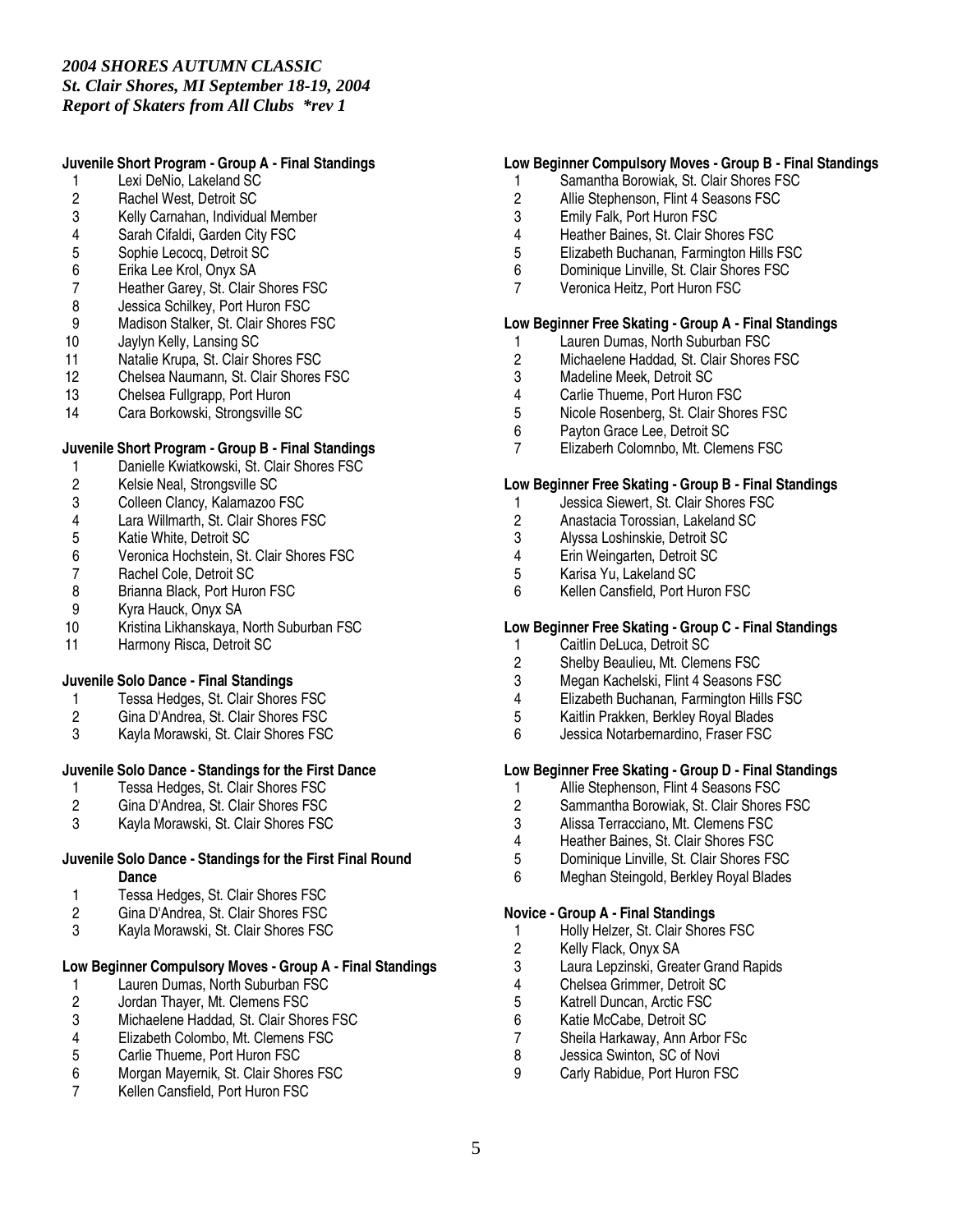## **Novice - Group A - Standings for the Free Skating**

- 1 Holly Helzer, St. Clair Shores FSC
- 2 Laura Lepzinski, Greater Grand Rapids<br>3 Kelly Flack. Onvx SA
- Kelly Flack, Onyx SA
- 4 Chelsea Grimmer, Detroit SC
- 5 Katrell Duncan, Arctic FSC<br>6 Sheila Harkaway, Ann Arbo
- 6 Sheila Harkaway, Ann Arbor FSc
- 7 Katie McCabe, Detroit SC
- 8 Jessica Swinton, SC of Novi
- 9 Carly Rabidue, Port Huron FSC

# **Novice - Group A - Standings for the Short Program**

- 1 Kelly Flack, Onyx SA<br>2 Holly Helzer, St. Clair
- 2 Holly Helzer, St. Clair Shores FSC<br>3 Katie McCabe. Detroit SC
- 3 Katie McCabe, Detroit SC<br>4 Katrell Duncan, Arctic FSC
- 4 Katrell Duncan, Arctic FSC<br>5 Laura Lepzinski, Greater Gi
- 5 Laura Lepzinski, Greater Grand Rapids
- 6 Chelsea Grimmer, Detroit SC
- 7 Sheila Harkaway, Ann Arbor FSc
- 8 Carly Rabidue, Port Huron FSC
- 9 Jessica Swinton, SC of Novi

## **Novice - Group B - Final Standings**

- 1 Kendra Moyle, Ann Arbor FSC<br>2 Courtney Mueller, Detroit SC
- 2 Courtney Mueller, Detroit SC<br>3 Andrea Best. Detroit SC
- 3 Andrea Best, Detroit SC<br>4 Kellie Weiss, Strongsville
- 4 Kellie Weiss, Strongsville SC<br>5 Smantha Erdt. Dearborn FSC
- 5 Smantha Erdt, Dearborn FSC
- 6 Audreanna Powell, Detroit SC<br>7 Kelsev Tichenor, Nashville FS
- Kelsey Tichenor, Nashville FSC
- 8 Meagan Marshall, Onyx SA
- 9 Sarah Garnai, North Suburban FSC
- 10 Rachael Ericson, North Suburban FSC

## **Novice - Group B - Standings for the Free Skating**

- 1 Kendra Moyle, Ann Arbor FSC<br>2 Andrea Best, Detroit SC
- 2 Andrea Best, Detroit SC<br>3 Courtney Mueller, Detroit
- 3 Courtney Mueller, Detroit SC
- 4 Kellie Weiss, Strongsville SC
- 5 Smantha Erdt, Dearborn FSC
- 6 Kelsey Tichenor, Nashville FSC
- 7 Audreanna Powell, Detroit SC
- 
- 8 Meagan Marshall, Onyx SA<br>9 Sarah Garnai North Suburb Sarah Garnai, North Suburban FSC
- 10 Rachael Ericson, North Suburban FSC

## **Novice - Group B - Standings for the Short Program**

- 1 Courtney Mueller, Detroit SC
- 2 Kendra Moyle, Ann Arbor FSC<br>3 Abigail Leet. Detroit SC
- Abigail Leet, Detroit SC
- 4 Kellie Weiss, Strongsville SC<br>5 Audreanna Powell. Detroit SC
- 5 Audreanna Powell, Detroit SC<br>6 Smantha Erdt. Dearborn FSC
- 6 Smantha Erdt, Dearborn FSC
- 7 Andrea Best, Detroit SC
- 8 Rachael Ericson, North Suburban FSC
- 9 Kelsey Tichenor, Nashville FSC<br>10 Sarah Garnai. North Suburban F
- Sarah Garnai, North Suburban FSC
- 11 Meagan Marshall, Onyx SA

### **Novice Ladies Final - Final Standings**

- 1 Kelly Flack, Onyx SA<br>2 Andrea Best, Detroit S
- 2 Andrea Best, Detroit SC<br>3 Kendra Movle, Ann Arbo
- 3 Kendra Moyle, Ann Arbor FSC<br>4 Holly Helzer. St. Clair Shores F
- 4 Holly Helzer, St. Clair Shores FSC
- 5 Laura Lepzinski, Greater Grand Rapids
- 6 Chelsea Grimmer, Detroit SC
- 7 Courtney Mueller, Detroit SC
- 8 Katrell Duncan, Artic FSC<br>9 Samantha Erdt, Dearborn
- 9 Samantha Erdt, Dearborn FSC<br>10 Katie McCabe. Detroit SC
- Katie McCabe, Detroit SC
- 11 Kellie Weiss, Strongsville SC

#### **Novice Men - Final Standings**

- 1 Grant Hochstein, St. Clair Shores FSC
- 2 Justin Williams, Onyx SA<br>3 Frank Huber. SA of Plymo
- Frank Huber, SA of Plymouth
- 4 Daniel Schmitz, Detroit SC

#### **Novice Men - Standings for the Free Skating**

- 1 Grant Hochstein, St. Clair Shores FSC<br>2 Justin Williams, Onyx SA
- 2 Justin Williams, Onyx SA<br>3 Frank Huber. SA of Plymo
- 3 Frank Huber, SA of Plymouth<br>4 Daniel Schmitz Detroit SC
- Daniel Schmitz, Detroit SC

## **Novice Men - Standings for the Short Program**

- 1 Grant Hochstein, St. Clair Shores FSC<br>2 Frank Huber, SA of Plymouth
- Frank Huber, SA of Plymouth
- 3 Daniel Schmitz, Detroit SC
- 4 Justin Williams, Onyx SA

## **Novice Pairs Free Skating - Final Standings**

- 1 Melissa Bedell, SC of Novi<br>1 Brandon Hanson, Detroit SQ
- 1 Brandon Hanson, Detroit SC<br>2 Jacqueline Stoner, Onyx SA
- Jacqueline Stoner, Onyx SA
- 2 Justin Williams, Onyx SA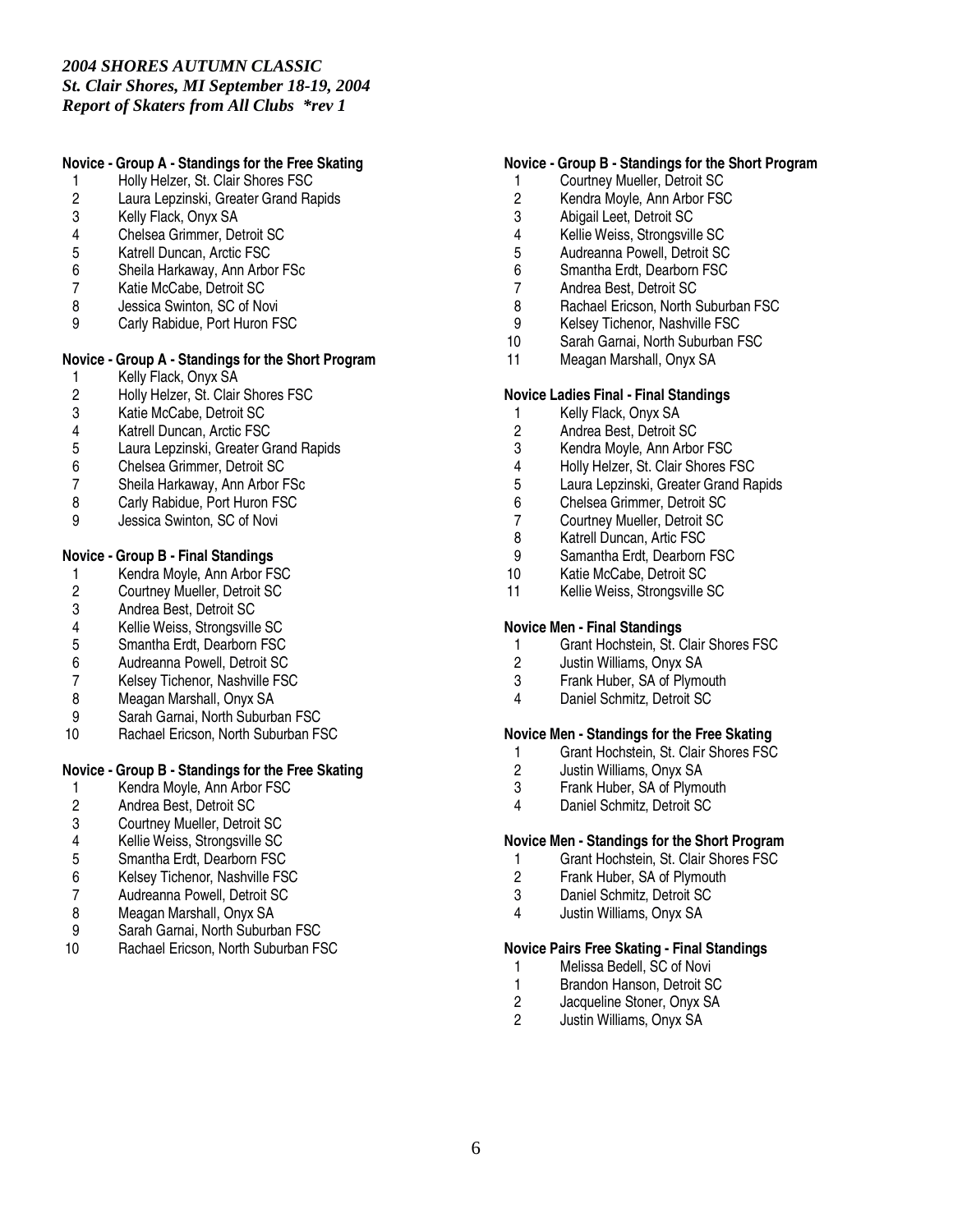# **Novice Pairs Short Program - Final Standings**

- 1 Melissa Bedell, SC of Novi
- 1 Brandon Hanson, Detroit SC<br>2 Jacqueline Stoner. Onvx SA
- Jacqueline Stoner, Onyx SA
- 2 Justin Williams, Onyx SA

## **Novice Solo Dance - Final Standings**

- 1 Rebeca Shay, Ann Arbor FSC
- 2 Kayleah Crosby, Arctic FSC
- 3 Eric Field, St. Clair Shores FSC<br>4 Jami Rodes, Detroit SC
- 
- 4 Jami Rodes, Detroit SC 5 Amanda Strzalkowski, North Suburban FSC
- 6 Sarah Hoerner, St. Clair Shores FSC

## **Novice Solo Dance - Standings for the First Dance**

- 1 Kayleah Crosby, Arctic FSC<br>2 Rebeca Shav. Ann Arbor FS
- 2 Rebeca Shay, Ann Arbor FSC<br>3 Jami Rodes, Detroit SC
- Jami Rodes, Detroit SC
- 4 Eric Field, St. Clair Shores FSC
- 5 Amanda Strzalkowski, North Suburban FSC
- 6 Sarah Hoerner, St. Clair Shores FSC

# **Novice Solo Dance - Standings for the First Final Round Dance**

- 1 Rebeca Shay, Ann Arbor FSC<br>2 Eric Field, St. Clair Shores FSC
- 2 Eric Field, St. Clair Shores FSC<br>3 Kavleah Crosby, Arctic FSC
- 3 Kayleah Crosby, Arctic FSC
- 4 Amanda Strzalkowski, North Suburban FSC<br>5 Jami Rodes. Detroit SC
- 5 Jami Rodes, Detroit SC
- 6 Sarah Hoerner, St. Clair Shores FSC

## **Novice Spins - Final Standings**

- 1 Jami Rodes, Detroit SC<br>2 Carly Rabidue. Port Hur
- Carly Rabidue, Port Huron FSC

# **Open Juvenile Free Skating - Final Standings**

- 1 Kathryn Singer, West Shore FSC<br>2 Stephanie Vasi, St. Clair Shores F
- 2 Stephanie Vasi, St. Clair Shores FSC<br>3 Kiersten Popke. Plymouth FSC
- 3 Kiersten Popke, Plymouth FSC
- 4 Abigail Wallace, St. Clair Shores FSC
- 5 Kathleen Smoot, Strongsville SC
- 6 Shannon Essad, Onyx SA
- 7 Samantha Secory, Port Huron FSC
- 8 Kelsey Root, FSC of Birmingham<br>9 Sarah Pasmanter. St. Clair Shore
- Sarah Pasmanter, St. Clair Shores FSC
- 10 Crystal Stewart, Dearborn FSC
- 11 Hannah Fleet, Flint 4 Seasons FSC<br>12 Jordan Rex. Flint 4 Seasons FSC
- Jordan Rex, Flint 4 Seasons FSC
- 13 Cate Gordon, Strongsville SC
- 14 Katie Miller, Port Huron FSC

## **Open Juvenile Short Program - Final Standings**

- 1 Jamie TenEyck, Onyx SA
- 2 Megan Niemasz, Onyx SA<br>3 Abigail Wallace, St. Clair S
- Abigail Wallace, St. Clair Shores FSC
- 4 Stephanie Wotton, Lakeland SC
- 5 Kristen Fraser, Kalamazoo FSC<br>6 Shannon Essad, Onvx SA
- 6 Shannon Essad, Onyx SA
- 7 Sarah Pasmanter, St. Clair Shores FSC
- 8 Samantha Secory, Port Huron FSC
- 9 Katie Miller, Port Huron FSC
- 10 Crystal Stewart, Dearborn SC
- 11 Hannah Fleet, Flint 4 Seasons FSC

## **Pre-Jiuvenile Free Skating - Group C - Final Standings**

- 1 Megan Lepkowski, Lakeland SC<br>2 Chelsea Naumann. St. Clair Sho
- 2 Chelsea Naumann, St. Clair Shores FSC<br>3 Salena Vang, St. Clair Shores FSC
- Salena Vang, St. Clair Shores FSC
- 4 Carly Poremba, Strongsville SC
- 5 Kristen Fraser, Kalamazoo FSC
- 6 Elizabeth Stover, Port Huron FSC
- 7 Kyra Hauck, Onyx SA
- 8 Ashley Stoia, Port Huron FSC<br>9 Ashton Miller, Lansing SC
- 9 Ashton Miller, Lansing SC<br>10 Kylie Mever. SC of Novi
- Kylie Meyer, SC of Novi

## **Pre-Juvenile Boys Compulsory Moves - Final Standings**

1 Matthew Hurst, St. Clair Shores FSC

# **Pre-Juvenile Boys Free Skating - Final Standings**

- 1 Davis Nixon, Lakeland SC
- 2-TIE Alexander Newman, SC of Novi<br>2-TIE Matthew Hurst, St. Clair Shores
- Matthew Hurst, St. Clair Shores FSC
- 4 Nicholas Jesionek, Strongsville SC<br>5 Jared Weiss. Mt. Clemens FSC
- 5 Jared Weiss, Mt. Clemens FSC<br>6 Cameron Lohrmann, Onyx SA
- 6 Cameron Lohrmann, Onyx SA

## **Pre-Juvenile Compulsory Moves - Group A - Final Standings**

- 1 Emily Montreuil, St. Clair Shores FSC<br>2 Kali Nicole Smith. Strongsville SC
- 2 Kali Nicole Smith, Strongsville SC
- 3 Shannon Hurst, St. Clair Shores FSC

## **Pre-Juvenile Compulsory Moves - Group B - Final Standings**

- 1 Anna Kuljian, Ann Arbor FSC<br>2 Kyla Cools. St. Clair Shores F
- Kyla Cools, St. Clair Shores FSC
- 3 Elizabeth Stover, Port Huron FSC<br>4 Amy Mangum, Ann Arbor FSC
- 4 Amy Mangum, Ann Arbor FSC<br>5 Allison Pasque St Clair Shore
- Allison Pasque, St. Clair Shores FSC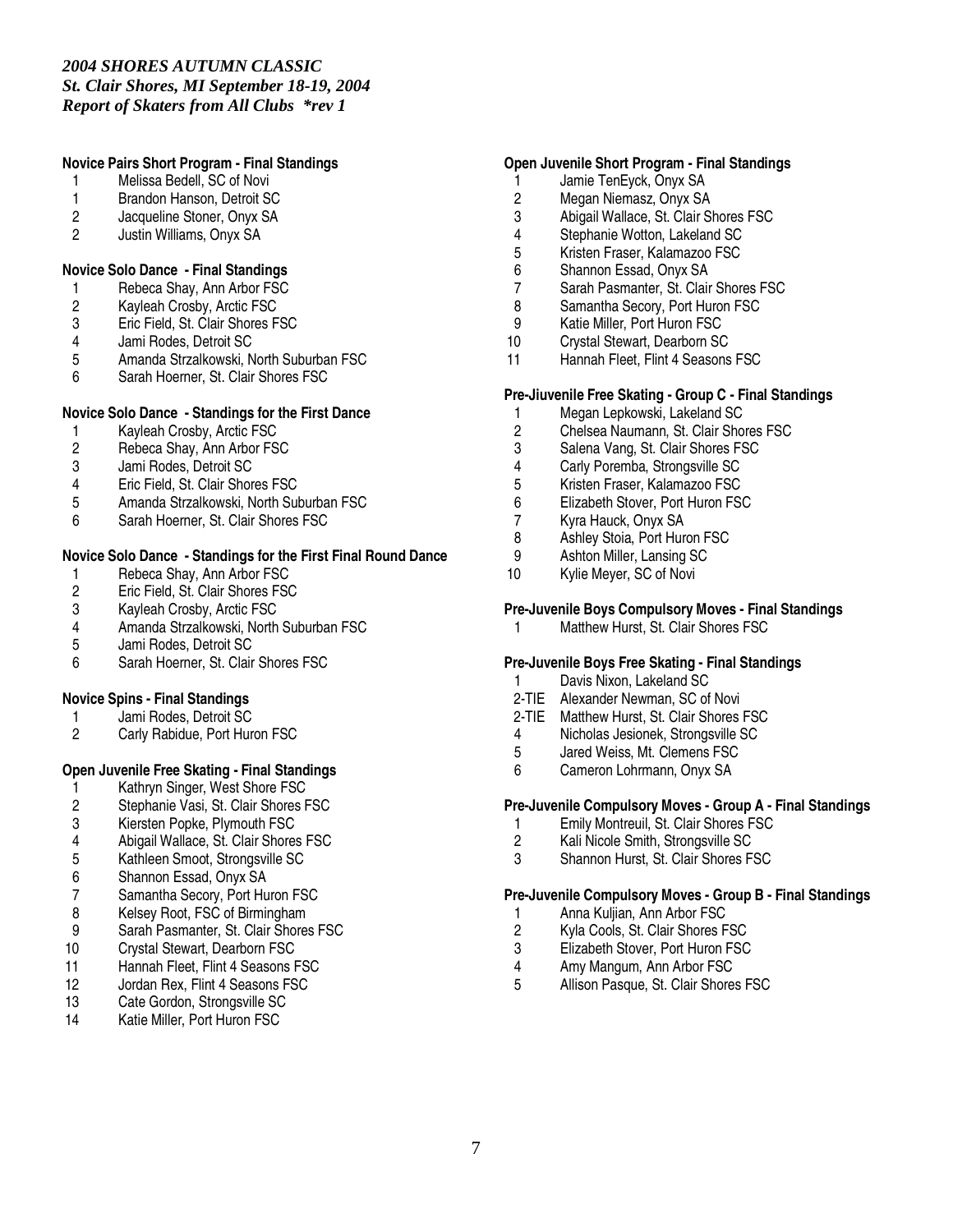## **Pre-Juvenile Free Skating - Group A - Final Standings**

- 1 Jennifer Sterbenz, Detroit SC
- 2 Veronica Hockstein, St. Clair Shores FSC<br>3 Rachel Schell. Lakeland SC
- 3 Rachel Schell, Lakeland SC
- 4 Lea Soullier, Garden City FSC
- 5 Shayna Whitfield, St. Clair Shores FSC<br>6 Hillary Webb. Strongsville SC
- Hillary Webb, Strongsville SC
- 7 Shelbi Tierney, Fraser FSC
- 8 Kali Nicole Smith, Strongsville SC<br>9 Anna Kuliian, Ann Arbor FSC
- Anna Kuljian, Ann Arbor FSC
- 10 Kyla Cools, St. Clair Shores FSC
- 11 Amy Mangum, Ann Arbor FSC

## **Pre-Juvenile Free Skating - Group B - Final Standings**

- 1 Charlotte Lichtman, Farmington Hills FSC<br>2 Javlyn Kelly, Lansing SC
- 2 Jaylyn Kelly, Lansing SC
- 3 Jessica Schilkey, Port Huron FSC<br>4 Tara Ellis, Farmington Hills FSC
- 4 Tara Ellis, Farmington Hills FSC<br>5 Cassie Alfaro. Detroit SC
- 5 Cassie Alfaro, Detroit SC
- 6 Emily Montreuil, St. Clair Shores FSC
- 
- 7 Ellen Krzezewski, St. Clair Shores FSC<br>8 Alexandria Carr. Ann Arbor FSC
- 8 Alexandria Carr, Ann Arbor FSC<br>9 Alissandra Aronow. FSC of Birmi 9 Alissandra Aronow, FSC of Birmingham<br>10 Avery Wine, Port Huron FSC
- Avery Wine, Port Huron FSC

## **Pre-Juvenile Free Skating - Group D - Final Standings**

- 1 Colleen Clancy, Kalamazoo FSC<br>2 Olivia Nixon. Lakeland SC
- 2 Olivia Nixon, Lakeland SC
- 3 Breanna Schnur, Plymouth FSC
- 4 Kimberly Morawski, St. Clair Shores FSC
- 5 Rachel Cole, Detroit SC
- 6 Brooke Ward, Port Huron FSC
- 7 Morgan Rickert, Flint 4 Seasons FSC<br>8 Mikaela Lopez. Strongsville SC
- 8 Mikaela Lopez, Strongsville SC<br>9 Sarah Dalv, Detroit SC
- Sarah Daly, Detroit SC

## **Pre-Juvenile Girls Final - Final Standings**

- 1 Charlotte Lichtman, Farmington Hills FSC<br>2 Salena Vang. St. Clair Shores FSC
- Salena Vang, St. Clair Shores FSC
- 3 Megan Lepkowski, Lakeland SC
- 
- 4 Colleen Clancy, Kalamazoo FSC<br>5 Chelsea Naumann, St. Clair Shor 5 Chelsea Naumann, St. Clair Shores FSC
- 6 Breanna Schnur, Plymouth FSC<br>7 Kimberly Morawski, St. Clair Sho
- 7 Kimberly Morawski, St. Clair Shores FSC
- Veronica Hochstein, St. Clair Shores FSC
- 9 Carly Poremba, Strongsville SC<br>10 Jaylyn Kelly, Lansing SC
- Jaylyn Kelly, Lansing SC
- 11 Jennifer Sterbenz, Detroit SC
- 12 Jessica Schilkey, Port Huron FSC
- 13 Rachel Schell, Lakeland SC<br>14 Olivia Nixon, Lakeland SC
- Olivia Nixon, Lakeland SC
- 15 Lea Soullier, Garden City FSC
- 16 Tara Ellis, Farmington Hills FSC

#### **Pre-Juvenile Solo Dance - Final Standings**

- 1 Marti Engman, Berkley Royal Blades
- 2 Shannon Hurst, St Clair Shores FSC<br>3 Andrea Heide. St. Clair Shores FSC
- Andrea Heide, St. Clair Shores FSC
- 4 Tricia Pasque, St. Clair Shores FSC<br>5 Nicole Rhodes, St. Clair Shores FSC
- 5 Nicole Rhodes, St. Clair Shores FSC<br>6 Abby Dutke. FSC of Birmingham
- Abby Dutke, FSC of Birmingham
- 7 Rachel Dickerman, FSC of Birmingham
- 8 Brittany Winnie, St. Clair Shores FSC
- 9 Ireland Portalski, St. Clair Shores FSC<br>10 Melanie Blaszkowski, St. Clair Shores I
- Melanie Blaszkowski, St. Clair Shores FSC

### **Pre-Juvenile Solo Dance - Standings for the First Dance**

- 1 Andrea Heide, St. Clair Shores FSC<br>2 Shannon Hurst. St Clair Shores FSC
- 2 Shannon Hurst, St Clair Shores FSC
- 3 Marti Engman, Berkley Royal Bladesv<br>4 Nicole Rhodes, St. Clair Shores FSC
- 
- 4 Nicole Rhodes, St. Clair Shores FSC<br>5 Tricia Pasque, St. Clair Shores FSC 5 Tricia Pasque, St. Clair Shores FSC
- 6 Rachel Dickerman, FSC of Birmingham
- 7 Abby Dutke, FSC of Birmingham
- 8 Melanie Blaszkowski, St. Clair Shores FSC
- 9 Ireland Portalski, St. Clair Shores FSC<br>10 Brittany Winnie, St. Clair Shores FSC
- Brittany Winnie, St. Clair Shores FSC

#### **Pre-Juvenile Solo Dance - Standings for the Second Dance**

- 1 Marti Engman, Berkley Royal Blades<br>2 Tricia Pasque. St. Clair Shores FSC
- 2 Tricia Pasque, St. Clair Shores FSC<br>3 Nicole Rhodes. St. Clair Shores FSC
- 3 Nicole Rhodes, St. Clair Shores FSC<br>4 Shannon Hurst, St. Clair Shores FSC
- 4 Shannon Hurst, St Clair Shores FSC<br>5 Andrea Heide. St. Clair Shores FSC
- 5 Andrea Heide, St. Clair Shores FSC
- 6 Abby Dutke, FSC of Birmingham
- 7 Rachel Dickerman, FSC of Birmingham
- 8 Brittany Winnie, St. Clair Shores FSC<br>9 Ireland Portalski, St. Clair Shores FSC
- 9 Ireland Portalski, St. Clair Shores FSC
- 10 Melanie Blaszkowski, St. Clair Shores FSC

#### **Pre-Juvenile Spins - Final Standings**

- 1 Kali Nicole Smith, Strongsville SC<br>2 Tessa Hedges, St. Clair Shores FS
- Tessa Hedges, St. Clair Shores FSC
- 3 Shannon Hurst, St. Clair Shores FSC
- 4 Allison Pasque, St. Clair Shores FSC

#### **Preliiminary Free Skating - Group B - Final Standings**

- 1 Jennifer Wasik, Westland FSC<br>2 Diane Elghoul, Farmington Hills
- 2 Diane Elghoul, Farmington Hills FSC<br>3 Kelly Lenkevich. Farmington Hills FSC
- 3 Kelly Lenkevich, Farmington Hills FSC<br>4 Bianca Pompanio. SC of Novi
- 4 Bianca Pompanio, SC of Novi<br>5 Ashleigh Ostin, Farmington Hil
- 5 Ashleigh Ostin, Farmington Hills FSC<br>6 Jessica Redding. Fraser FSC
- 6 Jessica Redding, Fraser FSC<br>7 Anna Lichtman, Farmington H
- 7 Anna Lichtman, Farmington Hills FSC<br>8 Christa Heacock. Westland FSC
- Christa Heacock, Westland FSC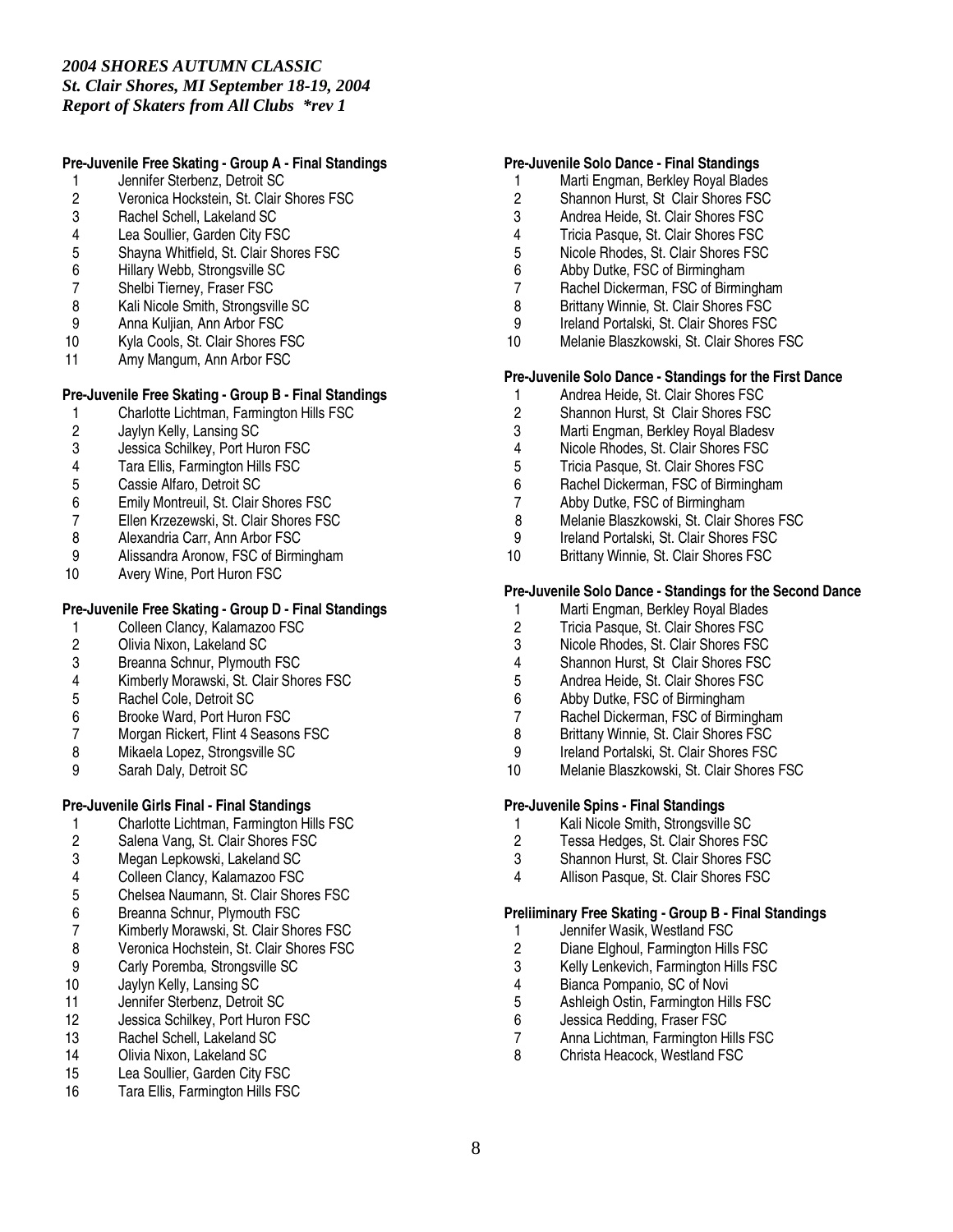## **Preliminary Compulsory Moves - Group A - Final Standings**

- 1 Caitlyn Nemastil, Strongsville SC
- 2 Alexandra Aldridge, North Suburban FSC<br>3 Amanda Bertsch. Ann Arbor FSC
- Amanda Bertsch, Ann Arbor FSC
- 4 Rachael Henninger, Port Huron FSC
- 5 Francesca Fracassa, St. Clair shores FSC

## **Preliminary Compulsory Moves - Group B - Final Standings**

- 1 Taylor Graham, Onyx SA
- 2 Tricia Pasque, St. Clair Shores FSC<br>3 Marisa Solomon. Port Huron FSC
- Marisa Solomon, Port Huron FSC

## **Preliminary Compulsory Moves - Group C - Final Standings**

- 1 Kathleen Garner, Ann ARbor FSC<br>2 Jennifer Kott. Onvx SA
- 2 Jennifer Kott, Onyx SA
- 3 Minna Song, St. Clair Shores FSC<br>4 Rebecca Fracassa, St. Clair Shore
- 4 Rebecca Fracassa, St. Clair Shores FSC
- 5 Andrea Heide, St. Clair Shores FSC

## **Preliminary Free Skating - Group A - Final Standings**

- 1 Rachel Hackett, St. Clair Shores FSc<br>2 Caitlyn Nemastil, Strongsville SC
- 2 Caitlyn Nemastil, Strongsville SC<br>3 Meghan Erikson, Detroit SC
- 3 Meghan Erikson, Detroit SC<br>4 Chandler Carrol, Farmington
- 4 Chandler Carrol, Farmington Hills FSC<br>5 Danielle Forhan, St. Clair Shores FSc
- Danielle Forhan, St. Clair Shores FSc
- 6 Sarah Klieman, Onyx SA
- 7 Danielle Newel, Detroit SC<br>8 Chandler Barr. Detroit SC
- 8 Chandler Barr, Detroit SC
- 9 Regan Tang, SC of Novi
- 10 Danielle Redding, Fraser FSC

## **Preliminary Limited Boys Free Skating - Final Standings**

- 1 Jeffrey Fishman, Arctic FSc<br>2 Stan Chizhikov. North Subui
- Stan Chizhikov, North Suburban FSC

## **Preliminary Limited Free Skating - Group A - Final Standings**

- 1 Madelyn Albers, Arctic FSC<br>2 Kelsev Walton, Detroit SC
- 2 Kelsey Walton, Detroit SC<br>3 Alexandra Aldridge, North
- 3 Alexandra Aldridge, North Suburban FSC
- 4 Rachael Henninger, Port Huron FSC<br>5 Francesca Fracassa, St. Clair Shores
- 5 Francesca Fracassa, St. Clair Shores FSC
- 6 Amanda Bertsch, Ann Arbor FSC
- 7 Mackenzie Garlitz, Strongsville FSC

### **Preliminary Limited Free Skating - Group B - Final Standings**

- 1 Kelsey Kavulich, Troy Academy of FS<br>2 Courtney Cameron, St. Clair Shores F
- 2 Courtney Cameron, St. Clair Shores FSC<br>3 Taylor Siecinski, St. Clair Shores FSC
- 3 Taylor Siecinski, St. Clair Shores FSC
- 4 Rebecca Fracassa, St. Clair Shores FSC<br>5 Hannah Rickert. Flint 4 Seasons FSC
- 5 Hannah Rickert, Flint 4 Seasons FSC

## **Preliminary Limited Free Skating - Group C - Final Standings**

- 1 Sarah Pausch, Troy Academy of FS
- 2 Liliya Gerasymchuk, Troy Academy of FS<br>3 Brooke Siepierski, SA of Plymouth
- Brooke Siepierski, SA of Plymouth
- 4 Taylor Graham, Onyx SA
- 5 Ali Calori, Strongsville SC
- 6 Marisa Solomon, Port Huron FSC

### **Preliminary Limited Free Skating- Group D - Final Standings**

- 1 Kathleen Garner, Ann Arbor FSC<br>2 Andrea Heide, St Clair Shores FS
- 2 Andrea Heide, St Clair Shores FSC<br>3 Jennifer Kott, Onyx SA
- Jennifer Kott, Onyx SA
- 4 Jessica Hudson, Fraser FSC<br>5 Kelly Sheehan. Trov Academ
- 5 Kelly Sheehan, Troy Academy of FS
- 6 Gina D'Andrea, St. Clair Shores FSCV
- 7 Emily Brzezicki, St. Clair Shores FSC

## **Preliminary Solo Dance - Standings for the First Dance**

- 1 Julie Huddlestone, St.Clair Shores FSC
- 2 Amber Krzyzaniak, Garden City FSC
- 3 Brittany Winnie, St Clair Shores FSC
- 4 Chrissie Gulu, Detroit SC<br>5 Rachel Dickerman, Berkle
- 5 Rachel Dickerman, Berkley Royal Blades FSC

### **Preliminary Solo Dance - Standings for the Second Dance**

- 1 Amber Krzyzaniak, Garden City FSC<br>2 Julie Huddlestone. St.Clair Shores FS
- 2 Julie Huddlestone, St.Clair Shores FSC<br>3 Chrissie Gulu. Detroit SC
- 3 Chrissie Gulu, Detroit SC
- 4 Brittany Winnie, St Clair Shores FSC<br>5 Rachel Dickerman, Berkley Royal Bla
- 5 Rachel Dickerman, Berkley Royal Blades FSC

#### **Preliminary Spins - Final Standings**

- 1 Caitlyn Nemastil, Strongsville SC<br>2 Ali Calori. Strongsville SC
- 2 Ali Calori, Strongsville SC<br>3 Andrea Heide, St. Clair Sh
- Andrea Heide, St. Clair Shores FSC
- 4 Gina D;Andrea, St. Clair Shores FSC<br>5 Marisa Solomon. Port Huron FSC
- 5 Marisa Solomon, Port Huron FSC<br>6 Francesca Fracassa, St Clair Shor
- 6 Francesca Fracassa, St Clair Shores FSC
- 7 Paige Pringle, St. Clair Shores FSC
- 8 Melanie Blaszkowski, St. Clair Shores FSC
- 9 Kristin Prestel, North Suburban FSC
- 10 Hayley Arrol, Fraser FSC

#### **Pre-Preliminary Compulsory Moves - Group A - Final Standings**

- 1 Melanie Blaszkowski, St. Clair Shores FSC<br>2 Lauren Smith. Onvx SA
- 2 Lauren Smith, Onyx SA<br>3 Maria Arutyunova, North
- Maria Arutyunova, North Suburban FSC
- 4 Kelsey Lahey, Bowling Green FSC
- 5 Stacey Tomkovich, Farmington Hills FSC